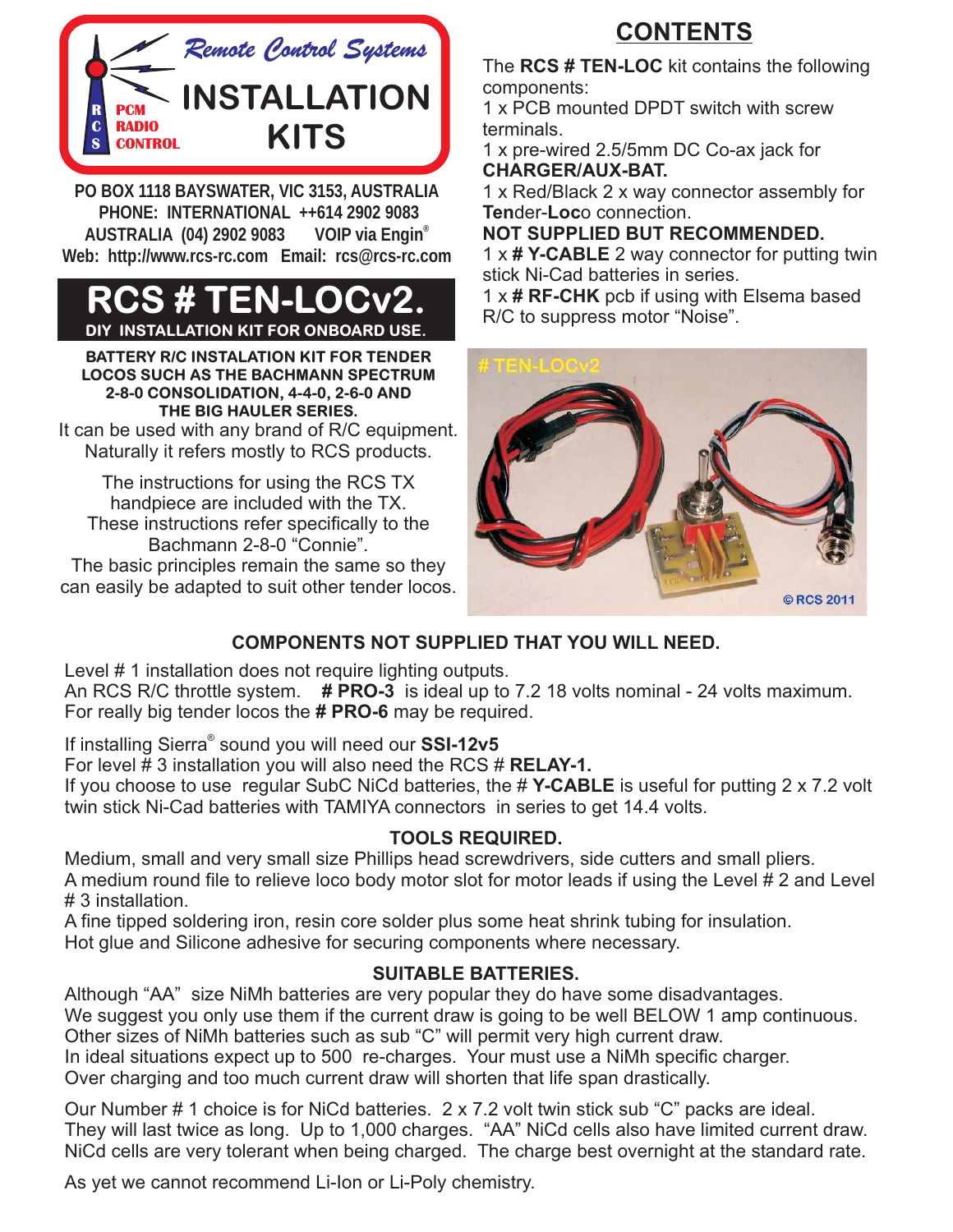### **INSTRUCTIONS.**

Although the Bachmann 2-8-0 "CONNIE" is a particularly smooth running loco and is quite easy to get apart, it was not designed for battery R/C. The DCC instructions are not much use so we suggest you simply ignore them as the following will offer a straightforward way of installing RCS.

These instructions offer three levels of complexity in wiring.

#1. The most basic. Very simple wiring changes are made in the tender. The only wiring change needed in the loco is to remove the track pick up plug (marked CON 7) in the firebox. This level offers exactly the same performance as on track power. i.e. the lights will come on directionally when the loco starts to move. The smoke unit will probably only work correctly at fairly high speed.

There will be no visual indication of programming changes.

#2. Straightforward with some simple loco wiring changes. This level will permit constant brightness lights and use the RCS reverse light function to illuminate the reversing light when appropriate. The front light will stay on all the time. The smoke unit (if used) will provide copious amounts of smoke but flatten the batteries quite quickly.

Visual indication of any programming changes will be by the rear light flashing.

#3. This level uses a small relay to reverse the internal Bachmann wiring to permit constant reversing lights and full smoke. The front light will extinguish when rear light is on. Visual indication of programming changes will be by the front & rear lights flashing alternately.

### **GETTING STARTED**

Even if you opt for version #1 wiring we still recommend you make sure the screws securing the motor to the gearbox and the gearbox screws themselves are tight. Our sample, and many others have had them loose.

If you are sure the screws are tight you can skip the next step.

First lay the loco on its left side and carefully remove the very small shouldered screw that holds the Johnson bar rod to the valve gear. Store it carefully as it is not replaceable.

Now support loco upside down in packaging material and remove the 4 small screws that hold the ashpan cover on. Again store them carefully. Lift off ashpan cover and remove the four big screws that hold the chassis to the superstructure.

Remove the long screw under cylinder saddle at the front and the superstructure will separate from the chassis. Be careful that the piping is not bent as you proceed.

The two pictures below show what to check for in the gearbox.





Remove the four screws that hold the gearbox plate on and set the parts aside.

Remove and clean each screw. Apply Loctite® to each thread before replacing them. You can also use a clear nail polish varnish.

Now is the time to decide if you wish to cut all the tracks on the long chassis pcb. Doing so will possibly improve range. Call RCS for advice on how to remove, modify & replace the long pcb. Replace the gearbox and make sure the four screws that hold the bottom gearbox plate on are tight. Do not overtighten screws when replacing them.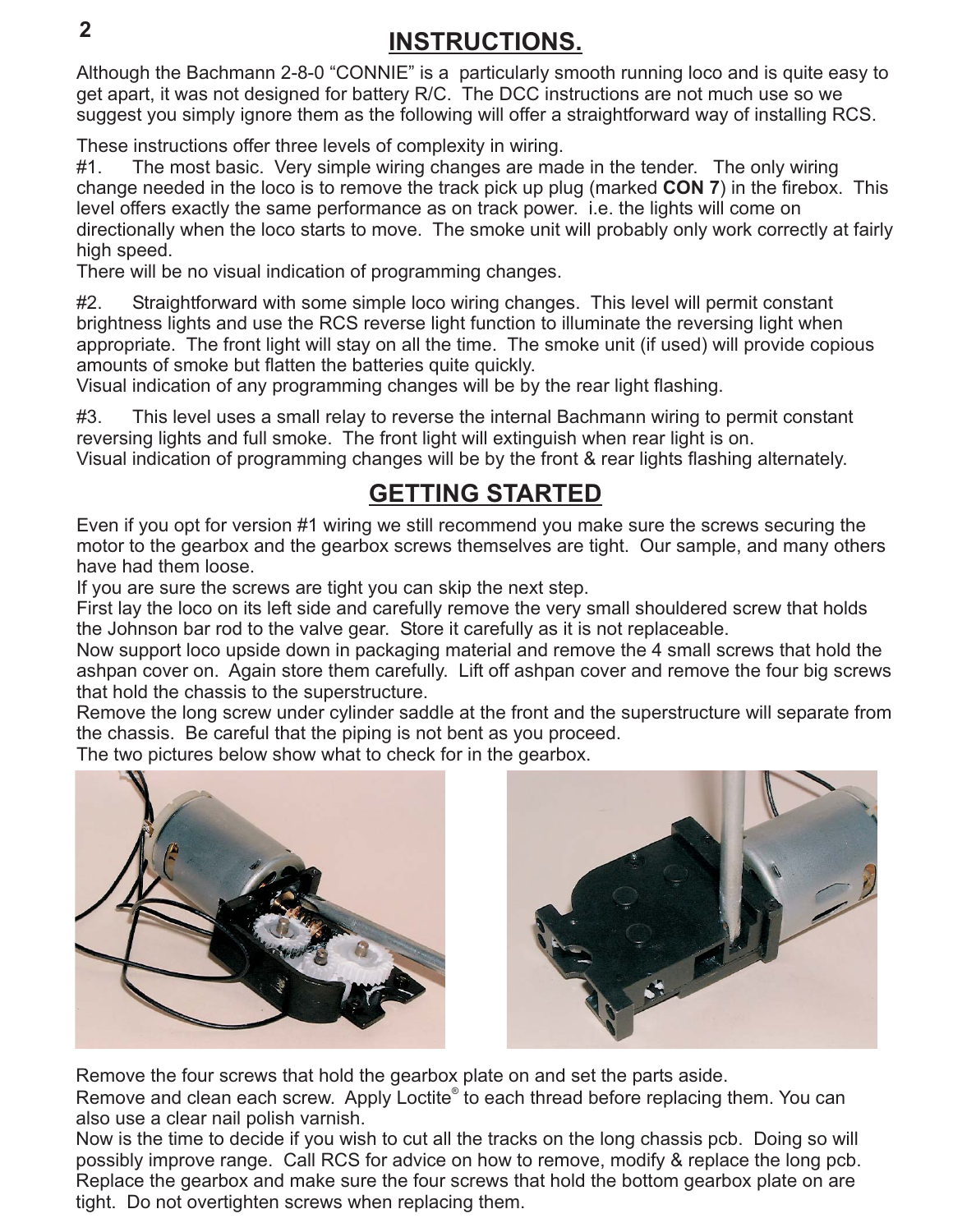#### **MOTOR SUPPRESSION**

To enable reliable operation of onboard R/C, electric motors need to be adequately suppressed. Bachmann have mounted a small PCB on the end of the motor that contains a suppression circuit. The PCB contains quite high value capacitors that will cause the RCS ESC to overheat. We recommend that you remove this PCB.

Although the picture shows it there is no need to add any suppression to the motor. 2.4 Ghz R/C is impervious to RFI.

If you are going with a level #1 installation reconnect the Bachmann wires to the motor.





If you are opting for a level #2 or #3 installation remove the wires from the motor and disconnect the in-line plug located in the boiler & discard them. Now feed the supplied Red/Black Tender-Loco harness wires with the smaller "winged" plug into the rear of the loco & then along the top of the chassis up to the motor. Solder the wires to the motor. Black to the front. No motor "Noise" suppression is needed. Ignore caps shown Locate & secure the cable with small dabs of hot



Before replacing the firebox tray remove the little plug (CON 7) on the firebox PCB that comes from the loco track pick ups. This isolates the loco from the track. The supplied 2 way Red/Black harness (shown White/Grey) is knotted to stop it being pulled through accidentally. Also knot the 2 x way and 4 x way Bachmann cable and locate in the slots provided. Now replace the firebox cover and the loco wiring is complete.

Cut a notch in the underside of the boiler where the motor fits to allow enough room for the cable to clear.

To enable easier refitting of the boiler use a countersinking tool to chamfer the edges of the four firebox mounting holes in the metal casting. This can be seen at left where the tops of the holes are shiny.

Be very careful reassembling the loco to make sure the various pipes on the boiler fit in the correct spaces.

Replace the body to chassis mounting screws. 4 x Firebox & 1 cylinder saddle. Replace the shouldered Johnson bar screw.

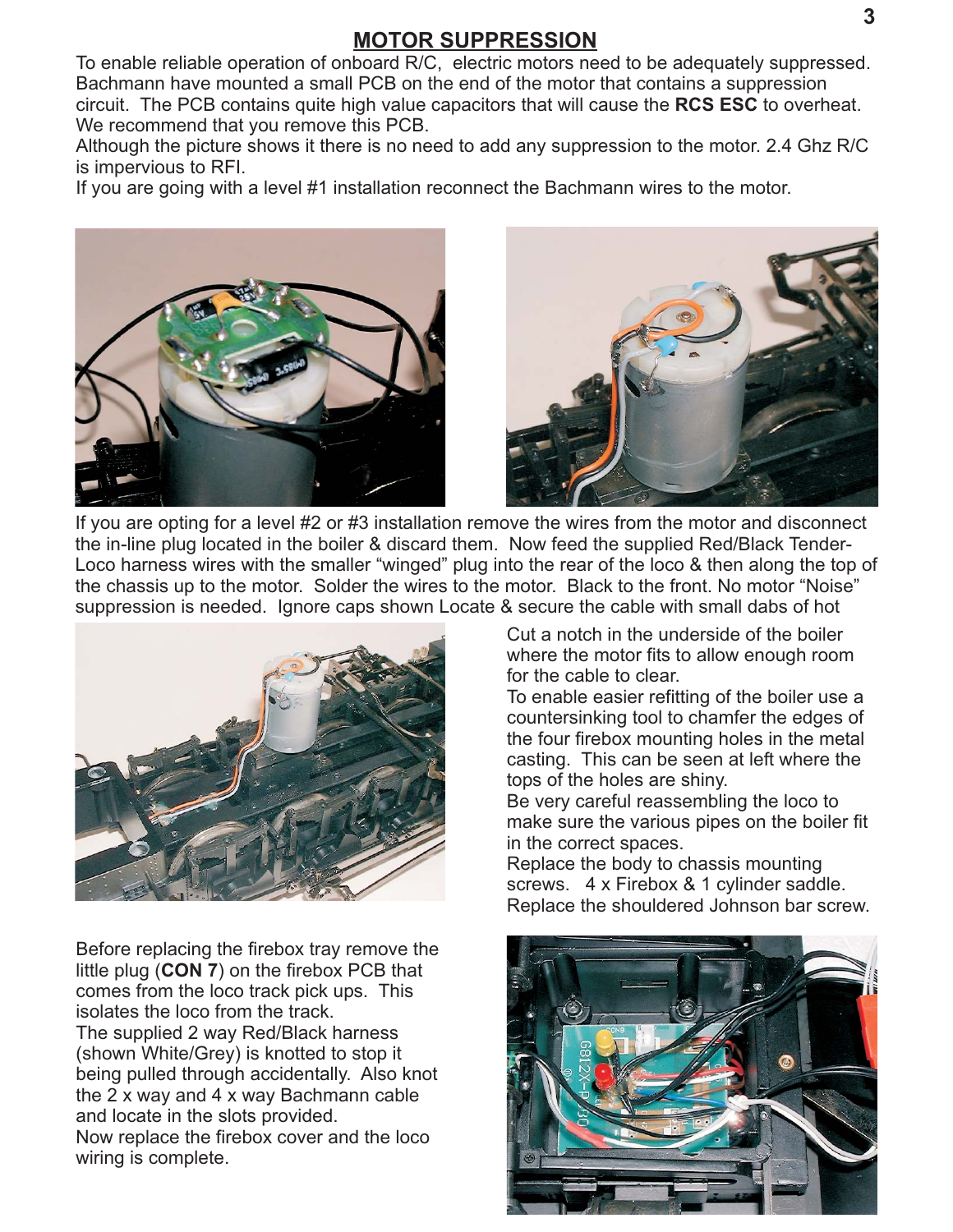## **INSTALLING BATTERIES. <sup>4</sup>**



We chose a # 664 2 watt 8 ohm oval speaker available from Dallee which we glued to the floor & sealed with styrene shapes we cut to fit the speaker grille. This has proven to give adequate volume and clarity with the Sierra sound we fitted. Although not necessary, we fitted in line plugs and sockets between the shell mounted components and the tender floor to facilitate constant removal of the tender shell required whilst writing these instructions. The Tamiya type plug connectors tuck down in the front.

The least expensive type of battery packs to use are 2 x 7.2 twin stick Sub "C" NiCad cells. These are fitted with Tamiya plugs. Because the Bachmann 2-8-0 tender shell is shallower than the 4-6-0 these packs will need to be canted over to fit.

We secured them with a silicone adhesive. This will limit the size of the speaker magnet you can use.

2 x "AA" 7.2 volt packs made up in twin stick shape are an alternate choice as they will fit along the tender shell sides. Bear in mind current over  $\frac{1}{2}$  amp will shorten battery life.



### **WORKING ON THE TENDER SHELL.**

The ON-OFF switch assembly is mounted under the water hatch on the tender shell along with the Sierra volume control. The optional # DIP-SW shown is not required.





Placement of the older RCS ESC system components is shown in the picture above right. Newer systems are smaller allowing different placement. Use a silicone adhesive to secure the parts.

No special provision for antenna placement is necessary with 2.4 Ghz R/C. The receiver antenna wire can be simply left as it comes.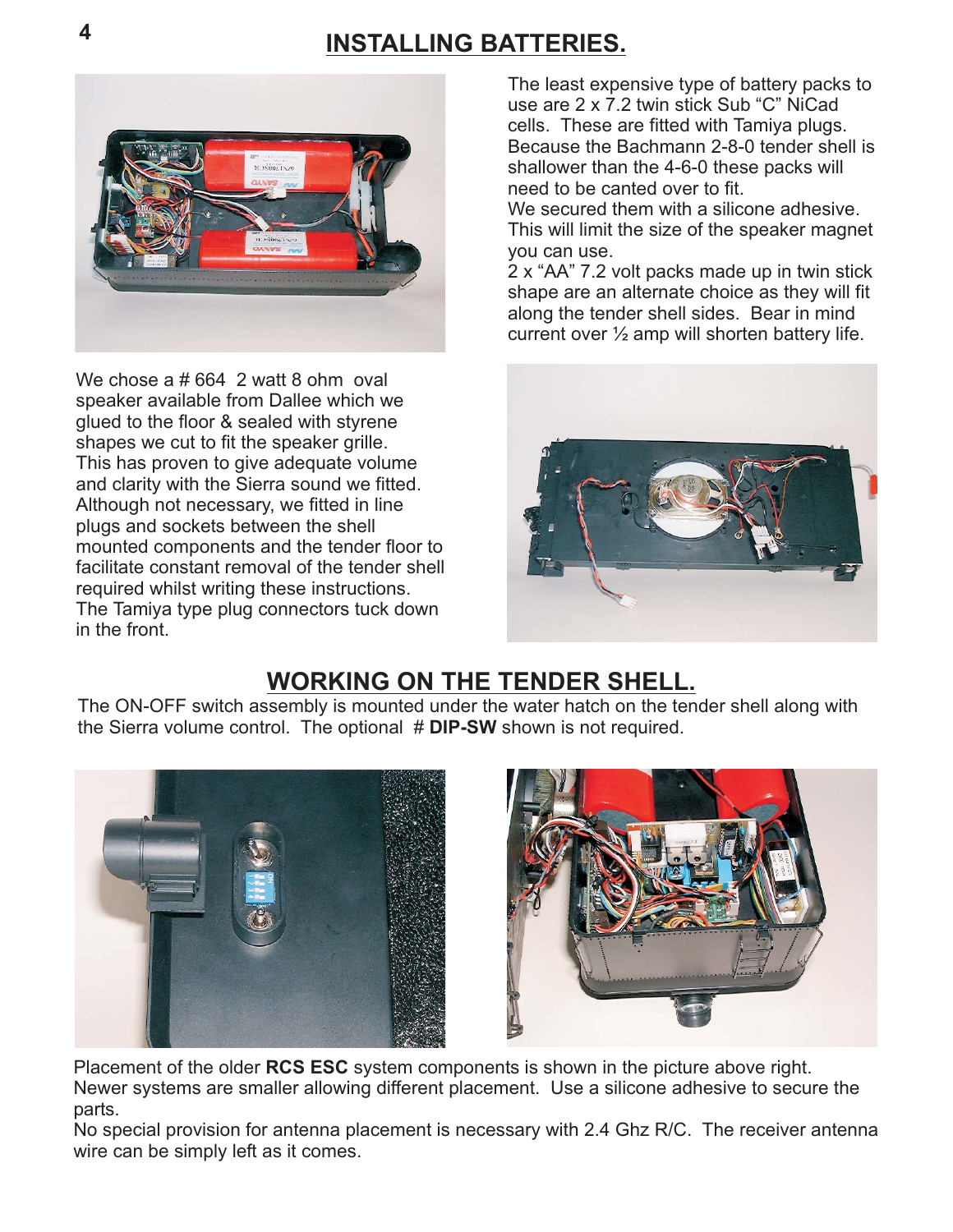## **WORKING ON THE TENDER FLOOR.**

Although it is quite simple to mount the charge jack in the rear of the tender shell we chose to mount it in the rear cross beam. To do so you will need to make the beam deeper by adding some styrene strips to the existing beam. See the picture below left. Once the cement has set drill a pilot hole for the charge jack and ream the hole out to fit.

We painted the beam in a flat black that matched the Bachmann® colour.

Drill a hole through the floor so that the three wires for the charge jack harness can pass through and mount the jack in the end beam.









## **WIRING THE VARIOUS COMPONENTS.**

It is now time to connect the various wires. The previous pictures will give you a general idea of where the various parts can be located. The general wiring arrangements are shown in diagram form on the next pages. Refer to the instructions that came with the RCS R/C throttle. Take your time and make sure that any solder joints you make are insulated with heatshrink tubing. Where possible keep the various wires loomed together with small cable ties. If you elected for level #3 installation wire in the # RELAY pcb as per the diagram on page # 7.

SIERRA sound requires the fitting of an RCS # SSI-12v5 interface.

Once you have the wires connected make sure the ON-OFF switch is set to off. Then plug in the system components. Leave the batteries to last.

## **TESTING THE LOCO (LEVEL #2 or #3).**

Couple the tender to the loco with all cables connected between the loco and tender. Turn on the ON-OFF switch and if lights are fitted one or the other will come on indicating there is power in the system and the microprocessor is functioning correctly. Press the direction change button and if the lights respond your are ready to start testing the locomotive.

For operating instructions please consult the TX handpiece instructions and read them in conjunction with these instructions.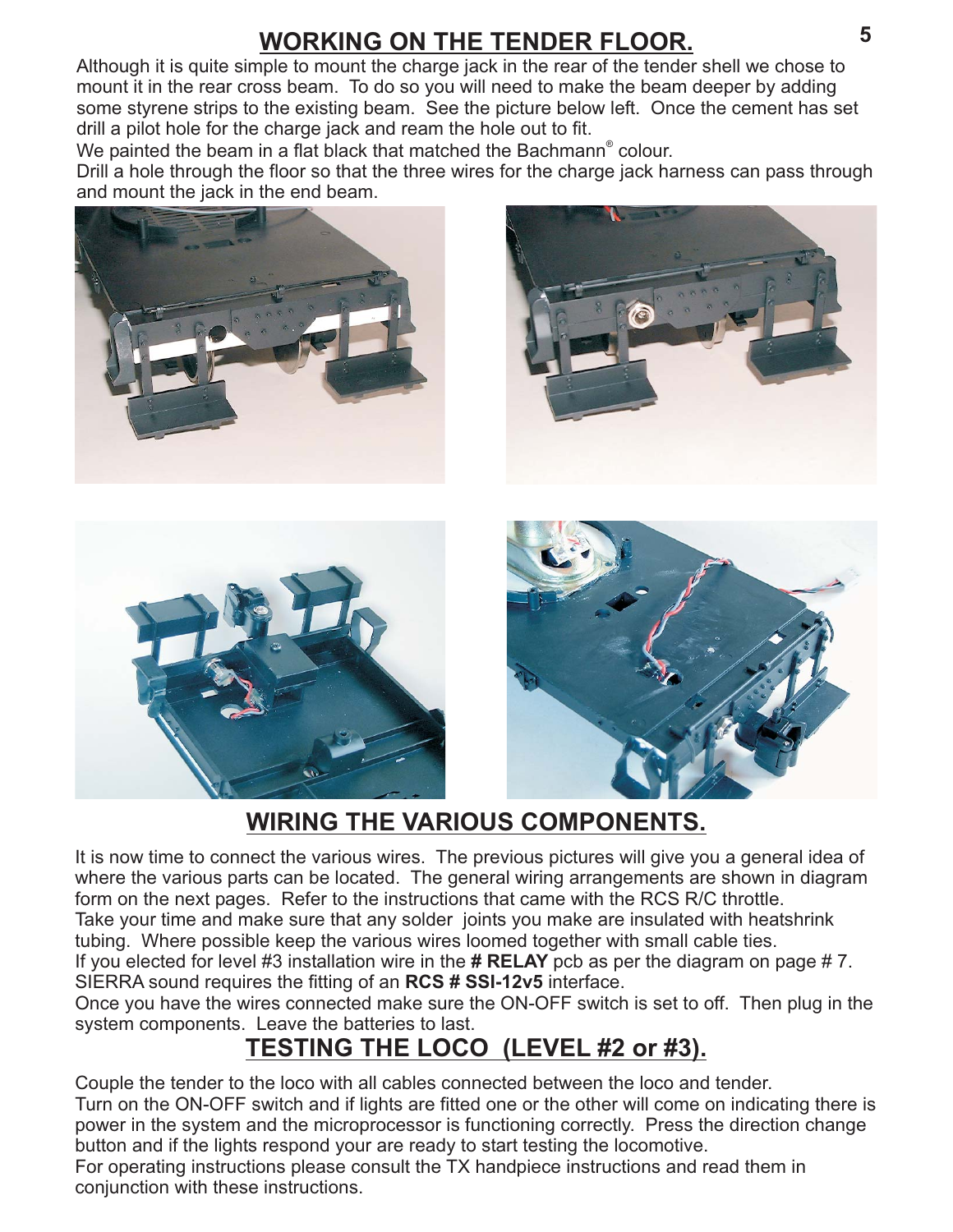# **LEVEL #1 TENDER WIRING**

**This level of complexity requires no changes to the loco wiring at all. The lights will be OFF when loco is stationary and will come on in the correct direction when loco is moving. Just like it does on track power. If you want constant brightness lights see level #2 below.**



**rear light wires.**

**LH side of rear buffer beam.**

# **LEVEL #2 TENDER WIRING.**

**This level of complexity requires some changes to the loco wiring.**

**The motor wiring in the loco is replaced by a new 2 way connector from the tender. The traction batteries are connected to the loco wiring loom to provide a constant fixed polarity voltage. The front headlight will be on all of the time.**

**If you wish the rear light to illuminate in reverse simply connect the tender tail light wires to rear light output on the ESC decoder.**

**The front headlight will stay on when in reverse direction.**

- **If you require constant brightness fully reversing lights you must use Level #3 wiring To Loco**
	- **or rewire the loco to suit. Chuff timer**



**LH side of rear buffer beam.**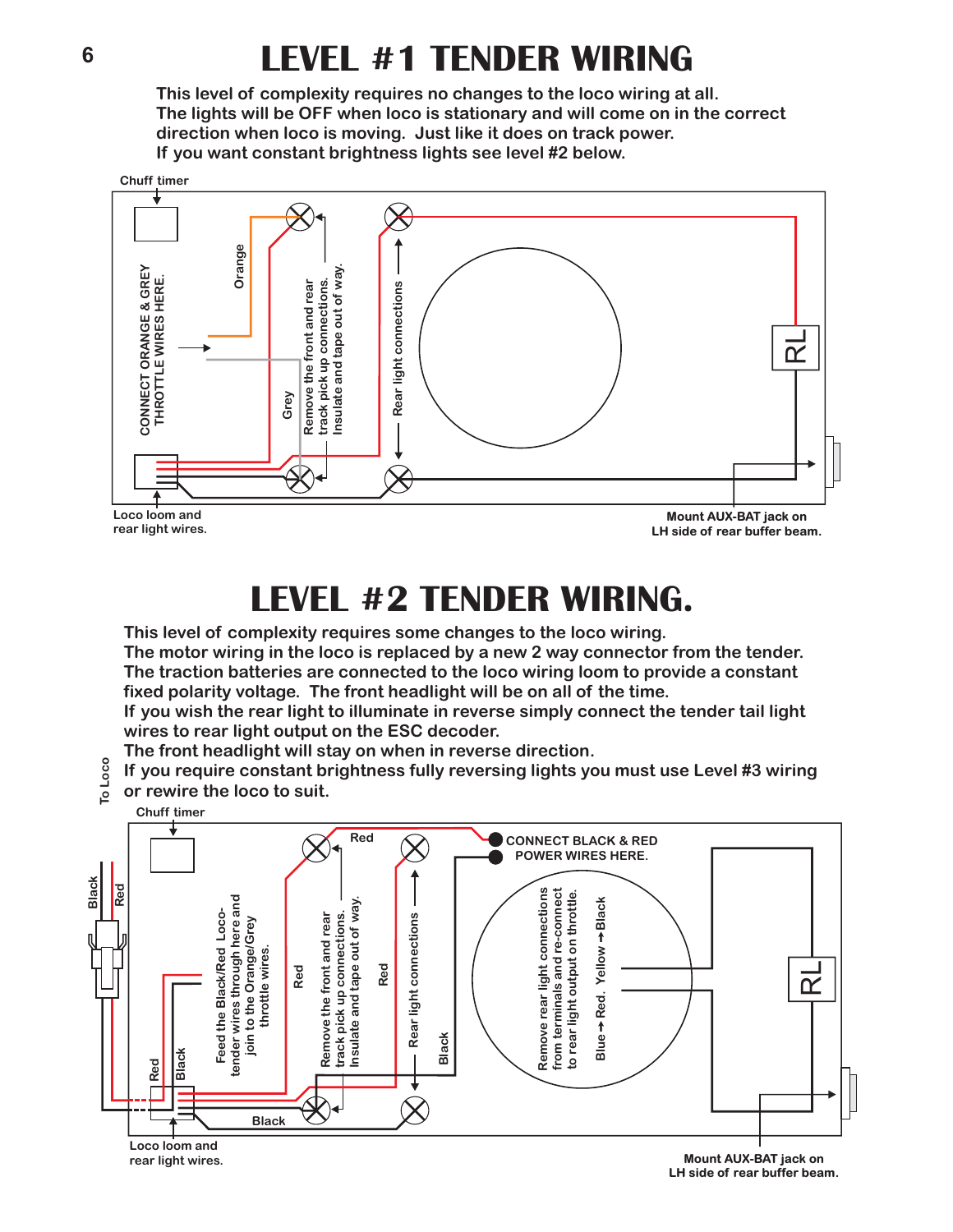# **LEVEL #3 TENDER WIRING**

**This level of complexity requires some changes to the loco wiring. One or the other lights will always be ON when loco is stationary. They will automatically change for the correct direction. The RCS reverse lighting output is used to drive the RCS #RELAY. The RELAY will polarise traction voltage before it is fed into the loco wiring loom.**